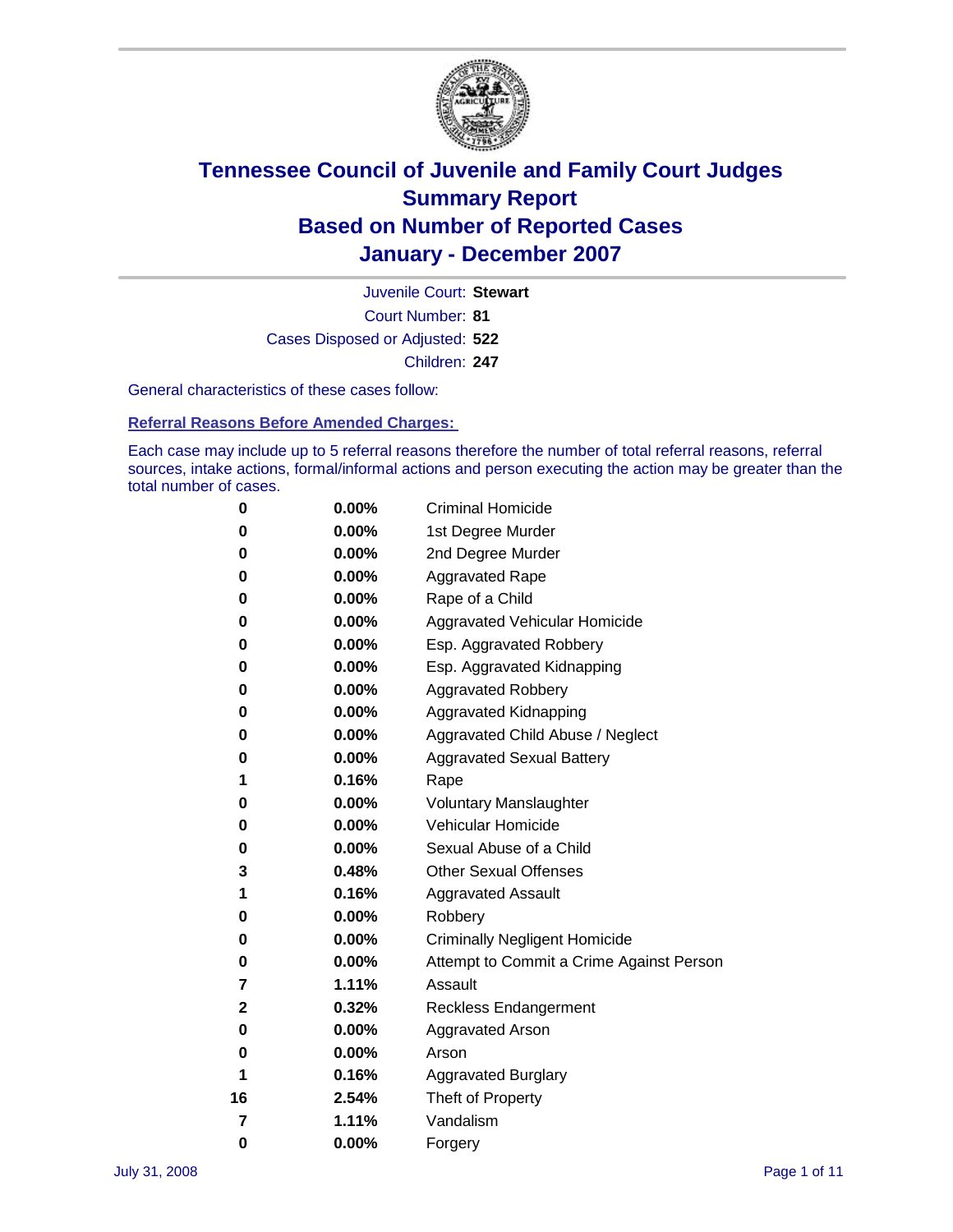

Court Number: **81** Juvenile Court: **Stewart** Cases Disposed or Adjusted: **522** Children: **247**

### **Referral Reasons Before Amended Charges:**

Each case may include up to 5 referral reasons therefore the number of total referral reasons, referral sources, intake actions, formal/informal actions and person executing the action may be greater than the total number of cases.

| 0        | 0.00%    | <b>Worthless Checks</b>                                     |  |  |
|----------|----------|-------------------------------------------------------------|--|--|
| 0        | 0.00%    | Illegal Possession / Fraudulent Use of Credit / Debit Cards |  |  |
| 10       | 1.59%    | <b>Burglary</b>                                             |  |  |
| 0        | $0.00\%$ | Unauthorized Use of a Vehicle                               |  |  |
| $\bf{0}$ | 0.00%    | <b>Cruelty to Animals</b>                                   |  |  |
| 0        | $0.00\%$ | Sale of Controlled Substances                               |  |  |
| 11       | 1.75%    | <b>Other Drug Offenses</b>                                  |  |  |
| 4        | 0.63%    | <b>Possession of Controlled Substances</b>                  |  |  |
| 0        | 0.00%    | <b>Criminal Attempt</b>                                     |  |  |
| 6        | 0.95%    | Carrying Weapons on School Property                         |  |  |
| 0        | 0.00%    | Unlawful Carrying / Possession of a Weapon                  |  |  |
| 1        | 0.16%    | <b>Evading Arrest</b>                                       |  |  |
| 0        | 0.00%    | Escape                                                      |  |  |
| 1        | 0.16%    | Driving Under Influence (DUI)                               |  |  |
| 31       | 4.92%    | Possession / Consumption of Alcohol                         |  |  |
| 0        | 0.00%    | Resisting Stop, Frisk, Halt, Arrest or Search               |  |  |
| 0        | $0.00\%$ | <b>Aggravated Criminal Trespass</b>                         |  |  |
| 8        | 1.27%    | Harassment                                                  |  |  |
| 0        | $0.00\%$ | Failure to Appear                                           |  |  |
| 3        | 0.48%    | Filing a False Police Report                                |  |  |
| 0        | 0.00%    | Criminal Impersonation                                      |  |  |
| 6        | 0.95%    | <b>Disorderly Conduct</b>                                   |  |  |
| 0        | 0.00%    | <b>Criminal Trespass</b>                                    |  |  |
| 3        | 0.48%    | <b>Public Intoxication</b>                                  |  |  |
| 0        | 0.00%    | Gambling                                                    |  |  |
| 131      | 20.79%   | Traffic                                                     |  |  |
| 0        | 0.00%    | <b>Local Ordinances</b>                                     |  |  |
| 1        | 0.16%    | Violation of Wildlife Regulations                           |  |  |
| 0        | $0.00\%$ | Contempt of Court                                           |  |  |
| 25       | 3.97%    | Violation of Probation                                      |  |  |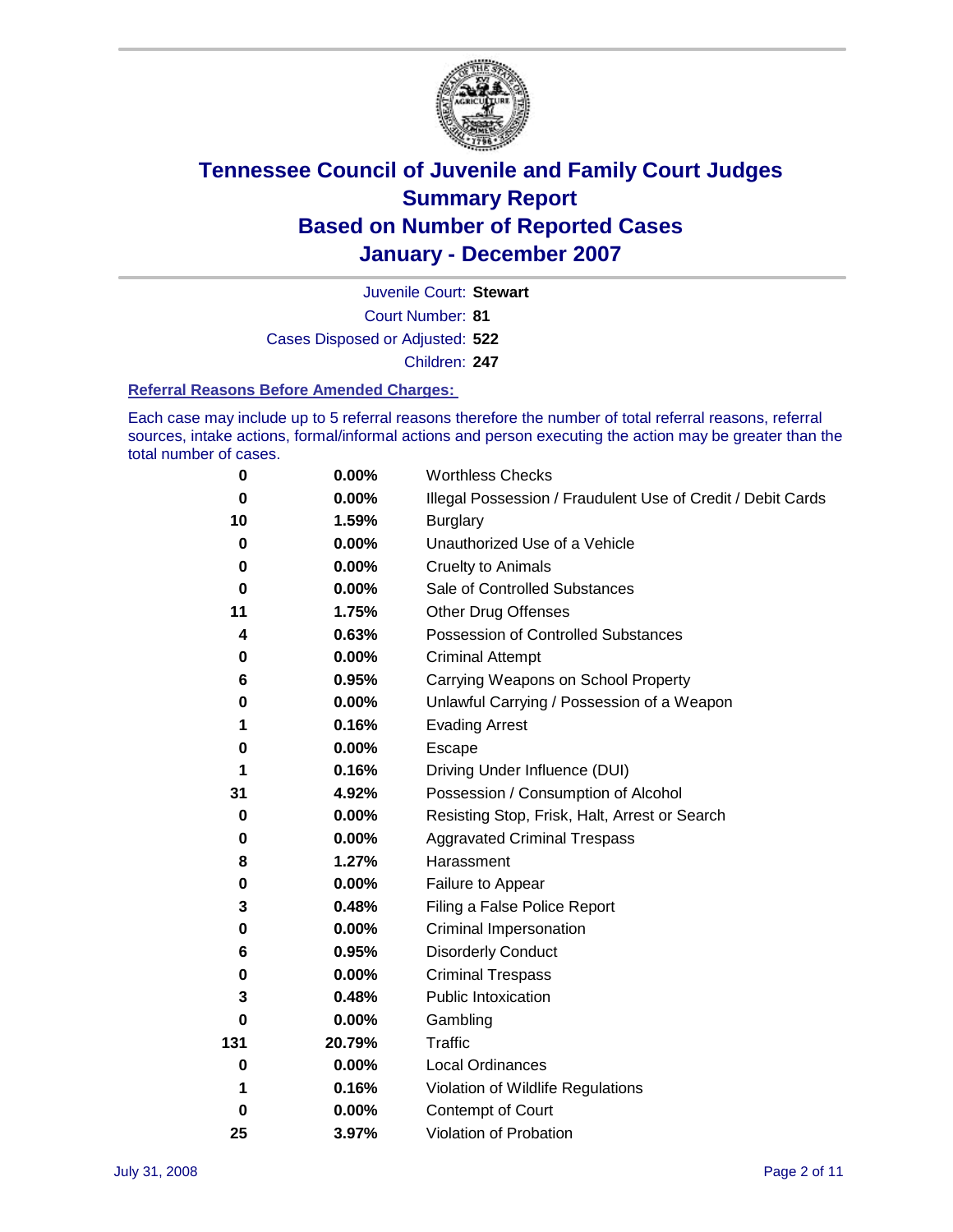

Court Number: **81** Juvenile Court: **Stewart** Cases Disposed or Adjusted: **522** Children: **247**

### **Referral Reasons Before Amended Charges:**

Each case may include up to 5 referral reasons therefore the number of total referral reasons, referral sources, intake actions, formal/informal actions and person executing the action may be greater than the total number of cases.

| 630          | 100.00%  | <b>Total Referrals</b>                 |
|--------------|----------|----------------------------------------|
| 18           | 2.86%    | Other                                  |
| $\bf{0}$     | 0.00%    | <b>Consent to Marry</b>                |
| 0            | 0.00%    | <b>Request for Medical Treatment</b>   |
| 0            | $0.00\%$ | <b>Child Support</b>                   |
| 3            | 0.48%    | Paternity / Legitimation               |
| 7            | 1.11%    | Visitation                             |
| 33           | 5.24%    | Custody                                |
| 5            | 0.79%    | <b>Foster Care Review</b>              |
| 0            | $0.00\%$ | <b>Administrative Review</b>           |
| 187          | 29.68%   | <b>Judicial Review</b>                 |
| $\bf{0}$     | 0.00%    | Violation of Informal Adjustment       |
| 0            | $0.00\%$ | <b>Violation of Pretrial Diversion</b> |
| $\mathbf{2}$ | 0.32%    | <b>Termination of Parental Rights</b>  |
| 35           | 5.56%    | Dependency / Neglect                   |
| $\bf{0}$     | $0.00\%$ | <b>Physically Abused Child</b>         |
| 0            | 0.00%    | <b>Sexually Abused Child</b>           |
| 3            | 0.48%    | Violation of Curfew                    |
| 3            | 0.48%    | Violation of a Valid Court Order       |
| 7            | 1.11%    | Possession of Tobacco Products         |
| 0            | $0.00\%$ | Out-of-State Runaway                   |
| 10           | 1.59%    | In-State Runaway                       |
| 9            | 1.43%    | Truancy                                |
| 28           | 4.44%    | <b>Unruly Behavior</b>                 |
| 1            | 0.16%    | Violation of Aftercare                 |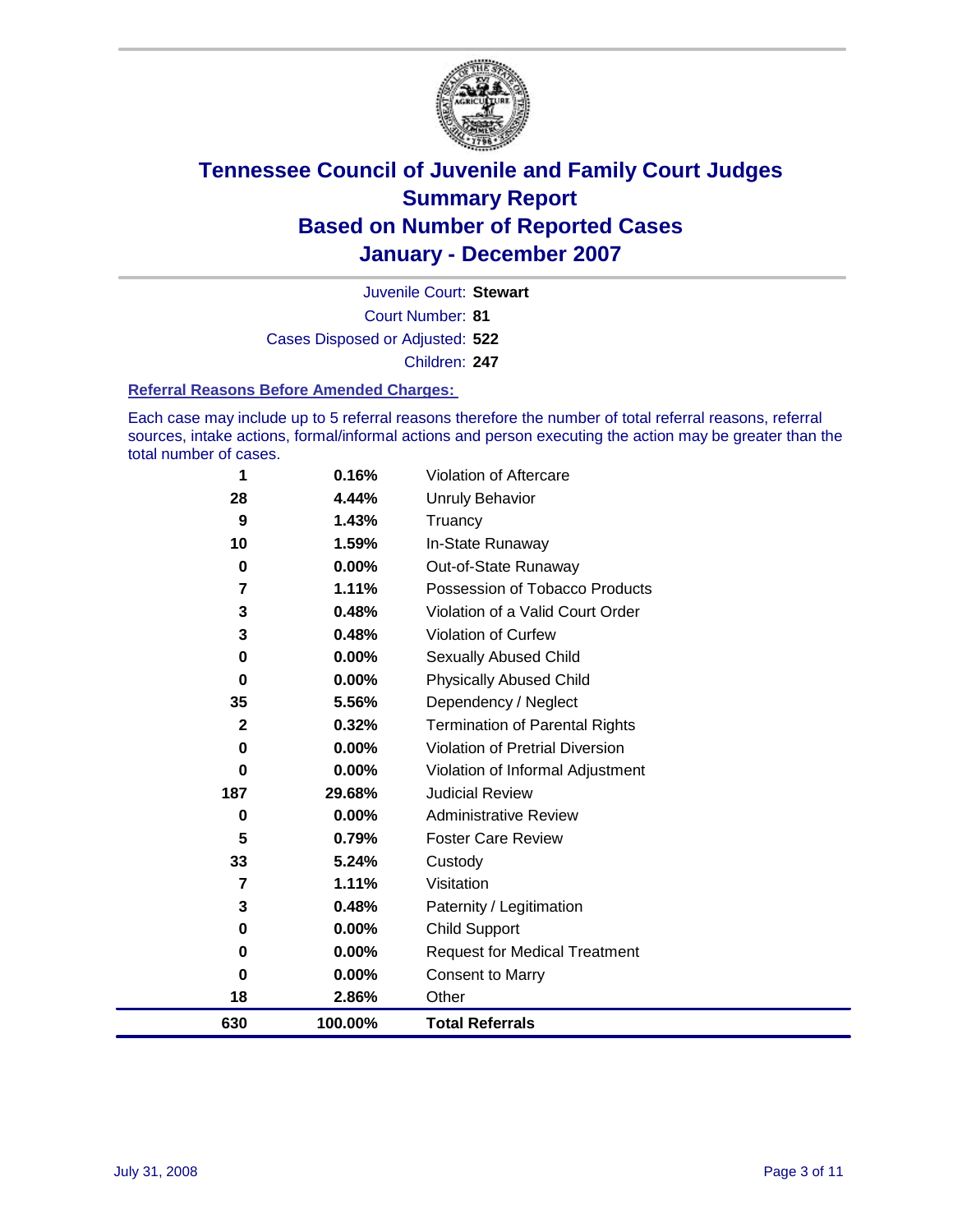

| Juvenile Court: Stewart         |  |
|---------------------------------|--|
| Court Number: 81                |  |
| Cases Disposed or Adjusted: 522 |  |
| Children: 247                   |  |

### **Referral Sources: 1**

| 630          | 100.00%  | <b>Total Referral Sources</b>     |
|--------------|----------|-----------------------------------|
| 14           | 2.22%    | Other                             |
| 0            | 0.00%    | Unknown                           |
| 0            | 0.00%    | Hospital                          |
| 3            | 0.48%    | Child & Parent                    |
| 4            | 0.63%    | Victim                            |
| $\mathbf{2}$ | 0.32%    | <b>Other Court</b>                |
| 0            | 0.00%    | Social Agency                     |
| 198          | 31.43%   | <b>Court Staff</b>                |
| 0            | $0.00\%$ | <b>District Attorney's Office</b> |
| 0            | 0.00%    | <b>Other State Department</b>     |
| 78           | 12.38%   | <b>DCS</b>                        |
| 0            | 0.00%    | <b>CSA</b>                        |
| 6            | 0.95%    | School                            |
| 0            | 0.00%    | Self                              |
| 9            | 1.43%    | Relatives                         |
| 32           | 5.08%    | Parents                           |
| 284          | 45.08%   | Law Enforcement                   |

### **Age of Child at Referral: 2**

| 247          | 100.00% | <b>Total Child Count</b> |
|--------------|---------|--------------------------|
| 0            | 0.00%   | Unknown / Not Reported   |
| $\mathbf{2}$ | 0.81%   | Ages 19 and Over         |
| 52           | 21.05%  | Ages 17 through 18       |
| 94           | 38.06%  | Ages 15 through 16       |
| 39           | 15.79%  | Ages 13 through 14       |
| 15           | 6.07%   | Ages 11 through 12       |
| 45           | 18.22%  | Ages 10 and Under        |
|              |         |                          |

<sup>1</sup> If different than number of Referral Reasons (630), verify accuracy of your court's data.

One child could be counted in multiple categories, verify accuracy of your court's data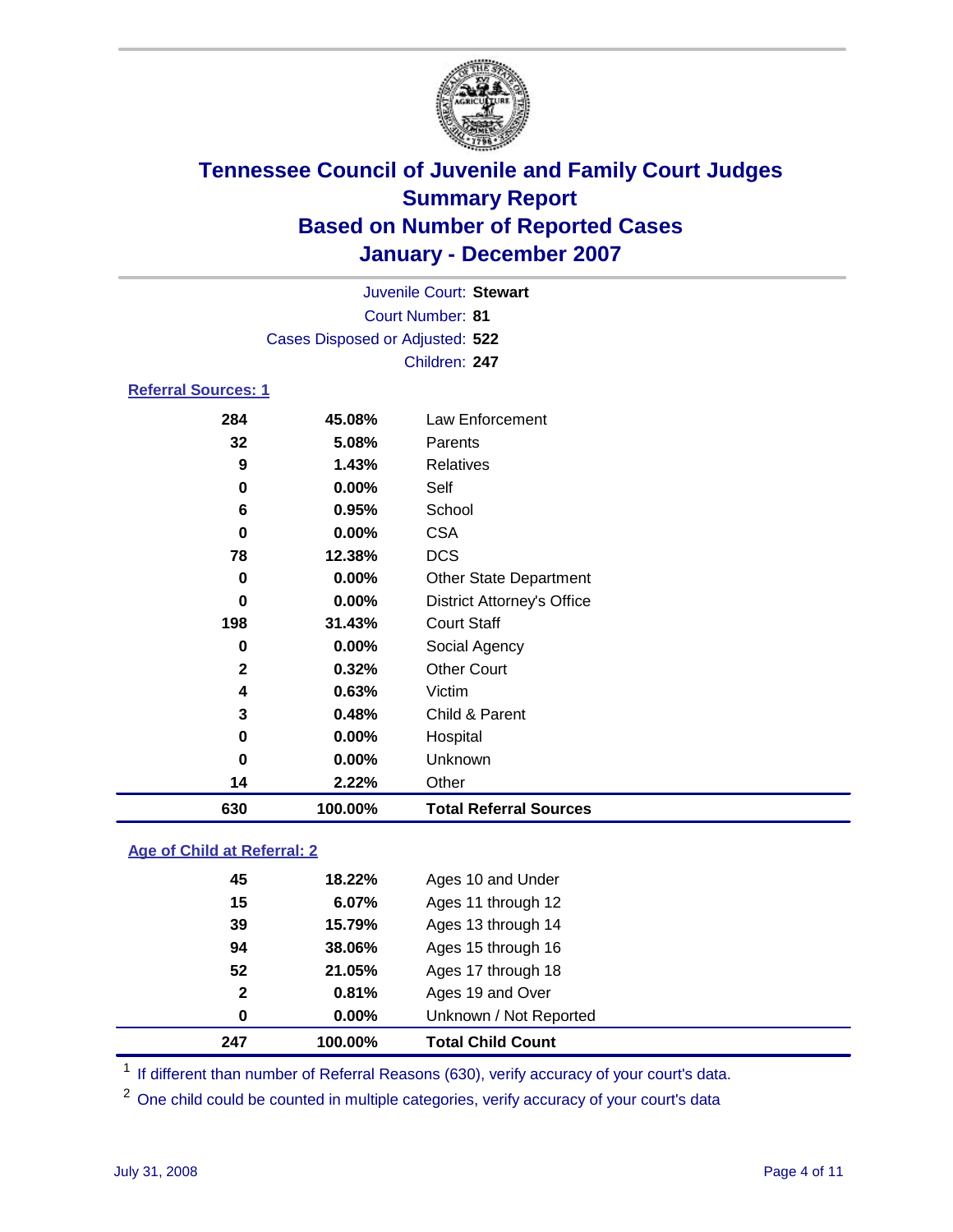

| Juvenile Court: Stewart                 |                                 |                          |  |  |
|-----------------------------------------|---------------------------------|--------------------------|--|--|
|                                         |                                 | Court Number: 81         |  |  |
|                                         | Cases Disposed or Adjusted: 522 |                          |  |  |
|                                         |                                 | Children: 247            |  |  |
| Sex of Child: 1                         |                                 |                          |  |  |
| 163                                     | 65.99%                          | Male                     |  |  |
| 84                                      | 34.01%                          | Female                   |  |  |
| $\bf{0}$                                | 0.00%                           | Unknown                  |  |  |
| 247                                     | 100.00%                         | <b>Total Child Count</b> |  |  |
| Race of Child: 1                        |                                 |                          |  |  |
| 227                                     | 91.90%                          | White                    |  |  |
| 9                                       | 3.64%                           | African American         |  |  |
| 0                                       | 0.00%                           | Native American          |  |  |
| 0                                       | 0.00%                           | Asian                    |  |  |
| 8                                       | 3.24%                           | Mixed                    |  |  |
| 3                                       | 1.21%                           | Unknown                  |  |  |
| 247                                     | 100.00%                         | <b>Total Child Count</b> |  |  |
| <b>Hispanic Origin: 1</b>               |                                 |                          |  |  |
| 6                                       | 2.43%                           | Yes                      |  |  |
| 232                                     | 93.93%                          | <b>No</b>                |  |  |
| 9                                       | 3.64%                           | Unknown                  |  |  |
| 247                                     | 100.00%                         | <b>Total Child Count</b> |  |  |
| <b>School Enrollment of Children: 1</b> |                                 |                          |  |  |
| 220                                     | 89.07%                          | Yes                      |  |  |
| 19                                      | 7.69%                           | No                       |  |  |
| 8                                       | 3.24%                           | Unknown                  |  |  |
| 247                                     | 100.00%                         | <b>Total Child Count</b> |  |  |

One child could be counted in multiple categories, verify accuracy of your court's data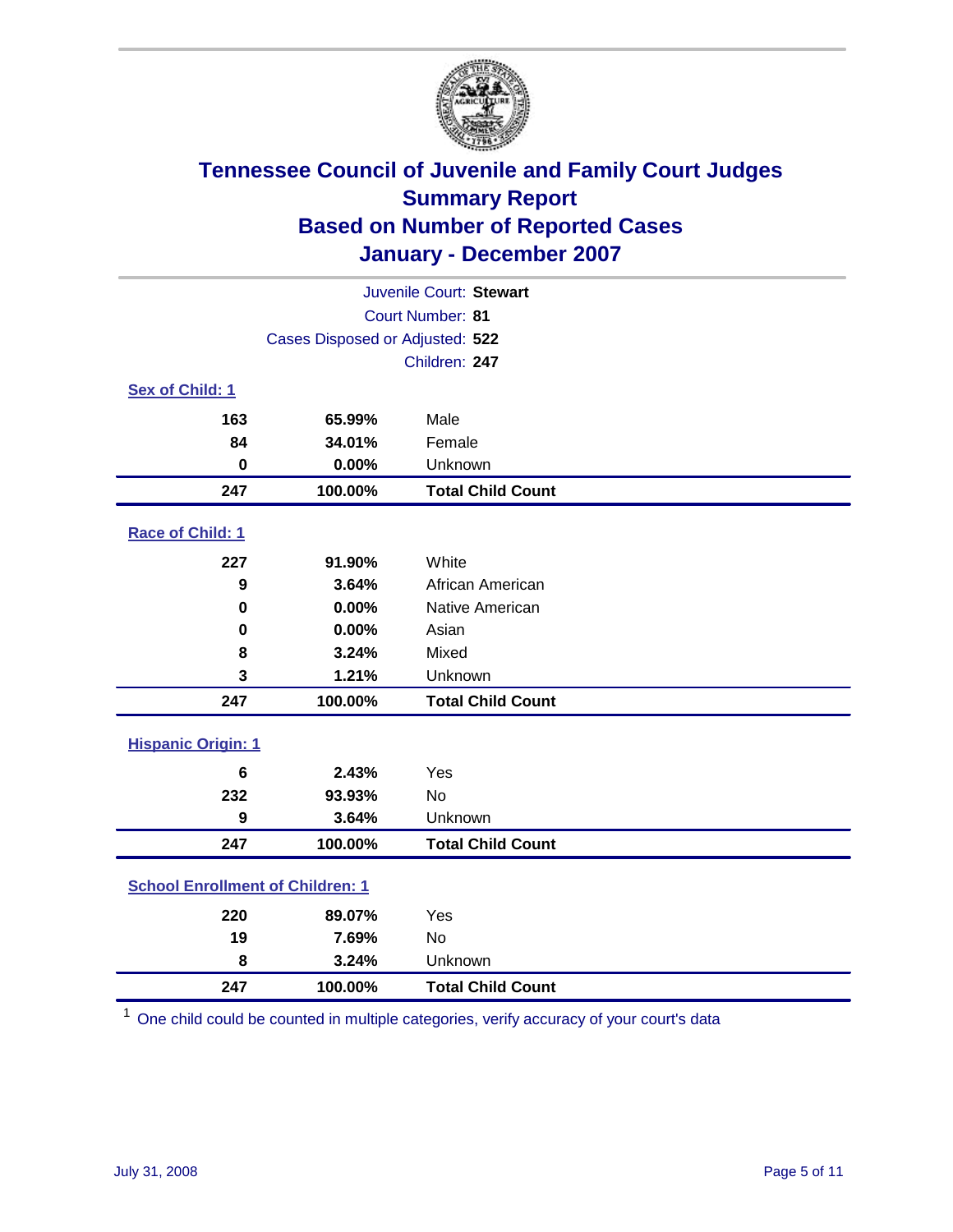

Court Number: **81** Juvenile Court: **Stewart** Cases Disposed or Adjusted: **522** Children: **247**

### **Living Arrangement of Child at Time of Referral: 1**

| 247          | 100.00% | <b>Total Child Count</b>     |
|--------------|---------|------------------------------|
| 8            | 3.24%   | Other                        |
| 5            | 2.02%   | Unknown                      |
| 3            | 1.21%   | Independent                  |
| 1            | 0.40%   | In an Institution            |
| $\mathbf{2}$ | 0.81%   | In a Residential Center      |
| 1            | 0.40%   | In a Group Home              |
| 13           | 5.26%   | With Foster Family           |
| 2            | 0.81%   | With Adoptive Parents        |
| 28           | 11.34%  | <b>With Relatives</b>        |
| 17           | 6.88%   | With Father                  |
| 57           | 23.08%  | With Mother                  |
| 35           | 14.17%  | With Mother and Stepfather   |
| 7            | 2.83%   | With Father and Stepmother   |
| 68           | 27.53%  | With Both Biological Parents |
|              |         |                              |

### **Type of Detention: 2**

| 520<br>0 | 99.62%<br>$0.00\%$ | Does Not Apply<br>Other     |  |
|----------|--------------------|-----------------------------|--|
|          |                    |                             |  |
|          |                    |                             |  |
| 0        | $0.00\%$           | <b>Unknown</b>              |  |
| 1        | 0.19%              | <b>Psychiatric Hospital</b> |  |
| 0        | $0.00\%$           | Jail - No Separation        |  |
| 0        | $0.00\%$           | Jail - Partial Separation   |  |
| 0        | $0.00\%$           | Jail - Complete Separation  |  |
| 1        | 0.19%              | Juvenile Detention Facility |  |
| 0        | $0.00\%$           | Non-Secure Placement        |  |
|          |                    |                             |  |

<sup>1</sup> One child could be counted in multiple categories, verify accuracy of your court's data

<sup>2</sup> If different than number of Cases (522) verify accuracy of your court's data.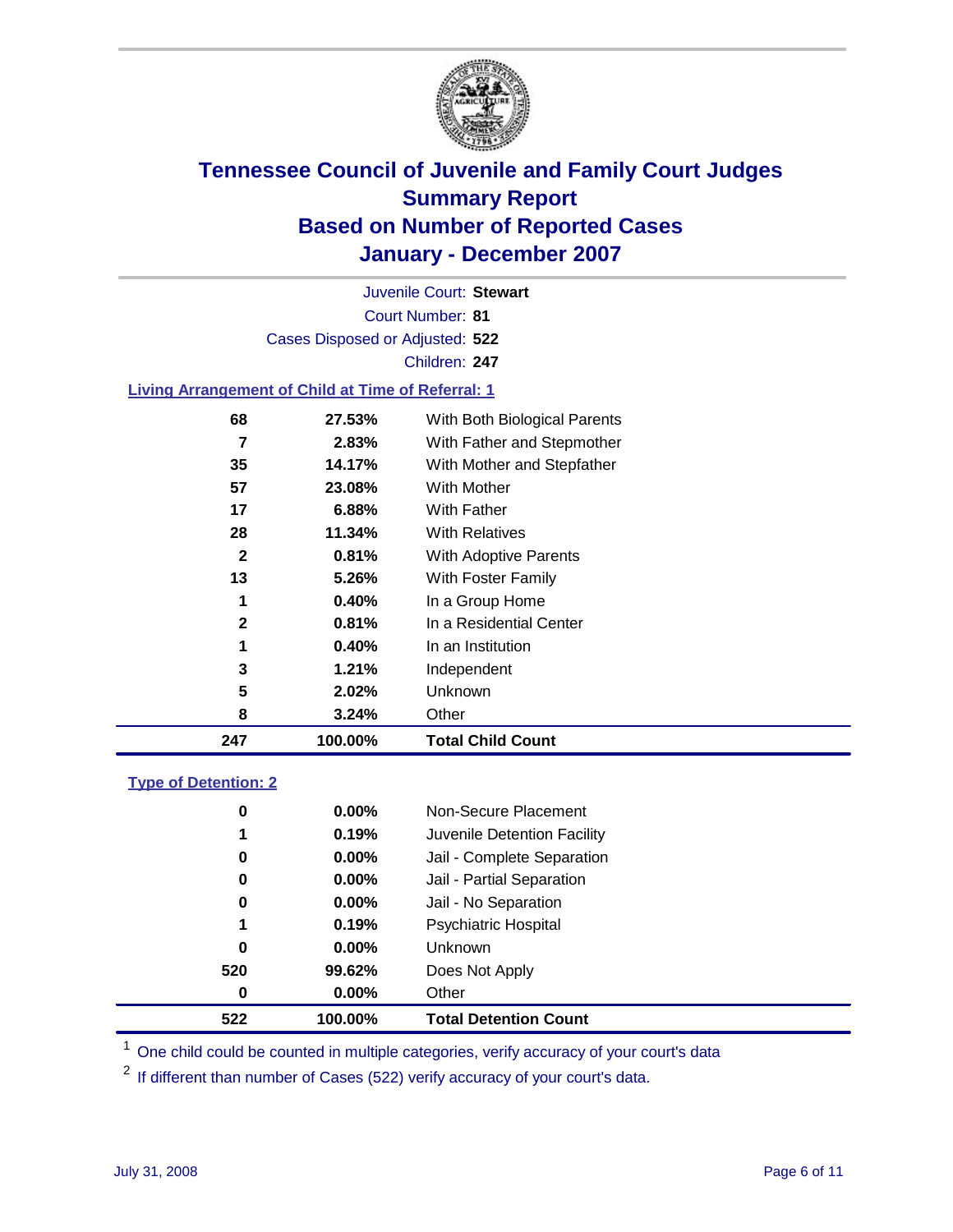

|                                                    | Juvenile Court: Stewart |                                      |  |  |  |
|----------------------------------------------------|-------------------------|--------------------------------------|--|--|--|
|                                                    | Court Number: 81        |                                      |  |  |  |
| Cases Disposed or Adjusted: 522                    |                         |                                      |  |  |  |
|                                                    | Children: 247           |                                      |  |  |  |
| <b>Placement After Secure Detention Hearing: 1</b> |                         |                                      |  |  |  |
| 1                                                  | 0.19%                   | Returned to Prior Living Arrangement |  |  |  |
| 1                                                  | 0.19%                   | Juvenile Detention Facility          |  |  |  |
| 0                                                  | 0.00%                   | Jail                                 |  |  |  |
| 0                                                  | 0.00%                   | Shelter / Group Home                 |  |  |  |
| 0                                                  | 0.00%                   | <b>Foster Family Home</b>            |  |  |  |
| 0                                                  | 0.00%                   | <b>Psychiatric Hospital</b>          |  |  |  |
| 0                                                  | 0.00%                   | Unknown / Not Reported               |  |  |  |
| 520                                                | 99.62%                  | Does Not Apply                       |  |  |  |
| 0                                                  | 0.00%                   | Other                                |  |  |  |
| 522                                                | 100.00%                 | <b>Total Placement Count</b>         |  |  |  |
| <b>Intake Actions: 2</b>                           |                         |                                      |  |  |  |
|                                                    |                         | <b>Petition Filed</b>                |  |  |  |
| 239                                                | 37.94%                  |                                      |  |  |  |
| 22                                                 | 3.49%                   | <b>Motion Filed</b>                  |  |  |  |
| 160                                                | 25.40%                  | <b>Citation Processed</b>            |  |  |  |
| 0                                                  | 0.00%                   | Notification of Paternity Processed  |  |  |  |
| 198                                                | 31.43%                  | Scheduling of Judicial Review        |  |  |  |
| 0                                                  | 0.00%                   | Scheduling of Administrative Review  |  |  |  |
| 0                                                  | 0.00%                   | Scheduling of Foster Care Review     |  |  |  |
| 0                                                  | 0.00%                   | Unknown                              |  |  |  |
| 4                                                  | 0.63%                   | Does Not Apply                       |  |  |  |
| 7                                                  | 1.11%                   | Other                                |  |  |  |
| 630                                                | 100.00%                 | <b>Total Intake Count</b>            |  |  |  |

<sup>1</sup> If different than number of Cases (522) verify accuracy of your court's data.

<sup>2</sup> If different than number of Referral Reasons (630), verify accuracy of your court's data.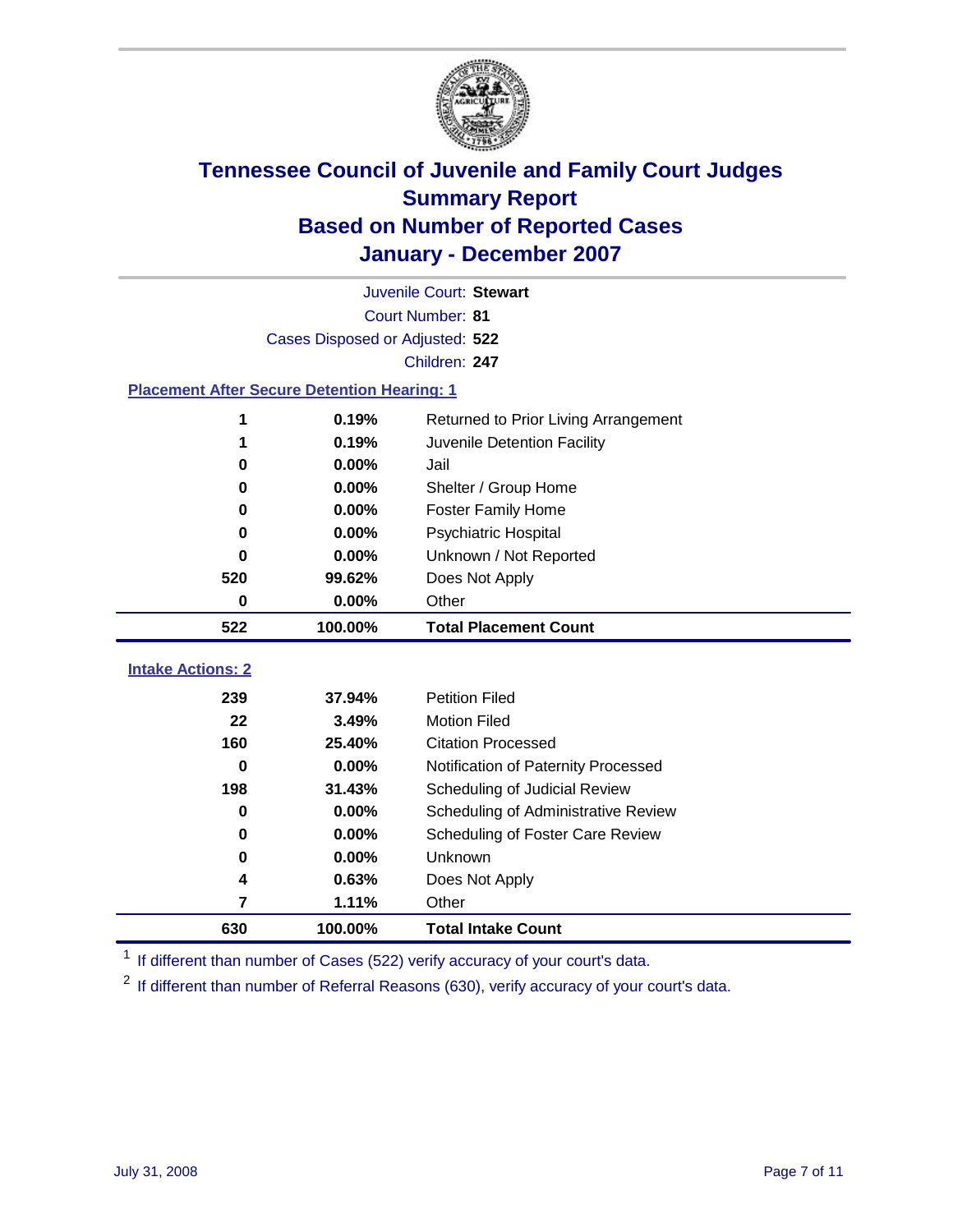

Court Number: **81** Juvenile Court: **Stewart** Cases Disposed or Adjusted: **522** Children: **247**

### **Last Grade Completed by Child: 1**

| 247          | 100.00% | <b>Total Child Count</b> |  |
|--------------|---------|--------------------------|--|
| 0            | 0.00%   | Other                    |  |
| 7            | 2.83%   | Unknown                  |  |
| $\mathbf 0$  | 0.00%   | Never Attended School    |  |
| 3            | 1.21%   | Graduated                |  |
| $\mathbf 2$  | 0.81%   | <b>GED</b>               |  |
| 1            | 0.40%   | Non-Graded Special Ed    |  |
| $\mathbf{2}$ | 0.81%   | 12th Grade               |  |
| 29           | 11.74%  | 11th Grade               |  |
| 48           | 19.43%  | 10th Grade               |  |
| 48           | 19.43%  | 9th Grade                |  |
| 23           | 9.31%   | 8th Grade                |  |
| 17           | 6.88%   | 7th Grade                |  |
| 17           | 6.88%   | 6th Grade                |  |
| 10           | 4.05%   | 5th Grade                |  |
| 3            | 1.21%   | 4th Grade                |  |
| 5            | 2.02%   | 3rd Grade                |  |
| 5            | 2.02%   | 2nd Grade                |  |
| 5            | 2.02%   | 1st Grade                |  |
| 1            | 0.40%   | Kindergarten             |  |
| 4            | 1.62%   | Preschool                |  |
| 17           | 6.88%   | Too Young for School     |  |

# **Enrolled in Special Education: 1**

| 247 | 100.00% | <b>Total Child Count</b> |
|-----|---------|--------------------------|
| 11  | 4.45%   | Unknown                  |
| 192 | 77.73%  | No                       |
| 44  | 17.81%  | Yes                      |

One child could be counted in multiple categories, verify accuracy of your court's data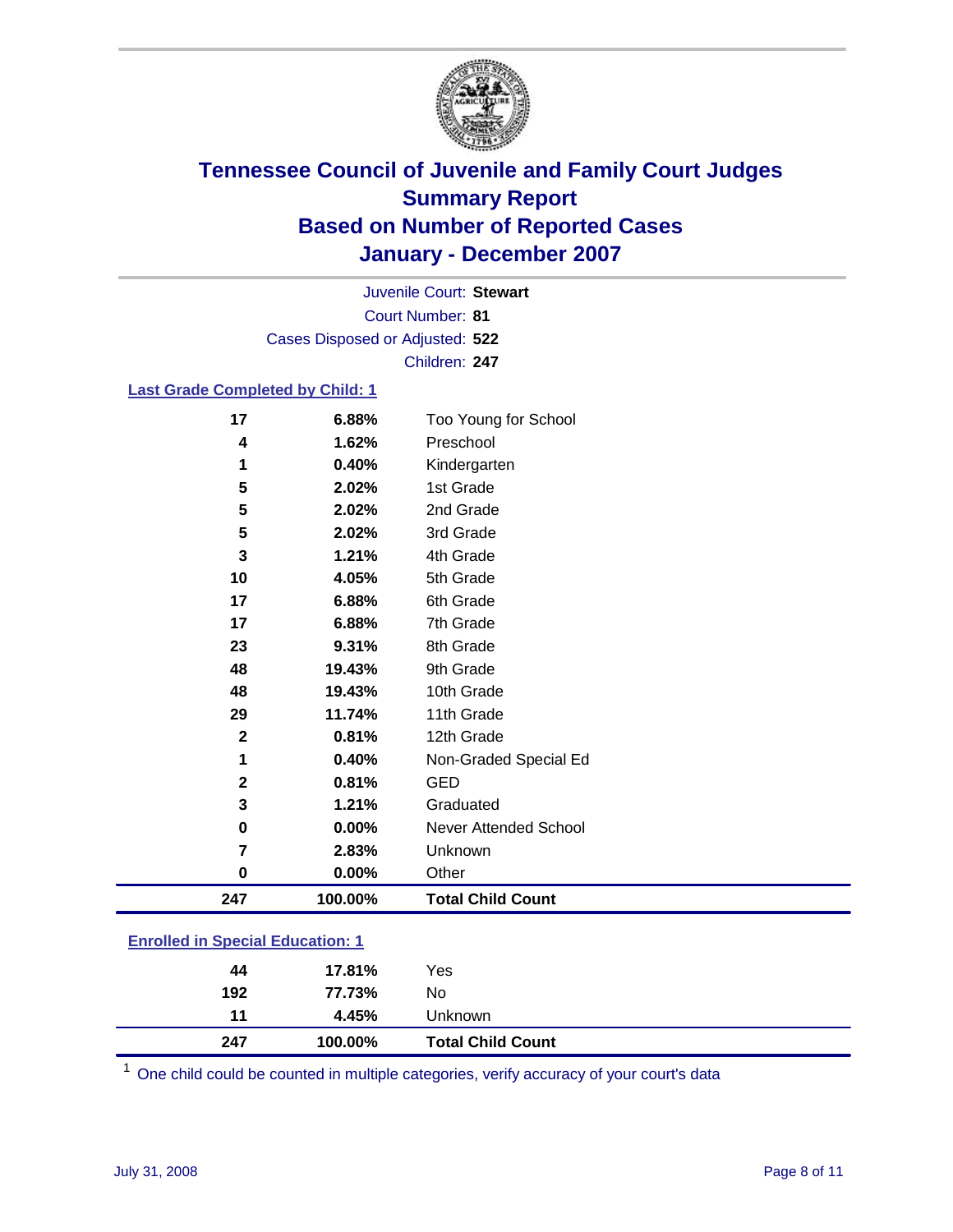

|                              |                                 | Juvenile Court: Stewart   |
|------------------------------|---------------------------------|---------------------------|
|                              |                                 | Court Number: 81          |
|                              | Cases Disposed or Adjusted: 522 |                           |
|                              |                                 | Children: 247             |
| <b>Action Executed By: 1</b> |                                 |                           |
| 577                          | 91.59%                          | Judge                     |
| 0                            | $0.00\%$                        | Referee                   |
| 53                           | 8.41%                           | <b>YSO</b>                |
| 0                            | $0.00\%$                        | Other                     |
| 0                            | $0.00\%$                        | Unknown / Not Reported    |
| 630                          | 100.00%                         | <b>Total Action Count</b> |

### **Formal / Informal Actions: 1**

| 32       | 5.08%    | Dismissed                                        |
|----------|----------|--------------------------------------------------|
| 7        | 1.11%    | Retired / Nolle Prosequi                         |
| 134      | 21.27%   | <b>Complaint Substantiated Delinquent</b>        |
| 45       | 7.14%    | <b>Complaint Substantiated Status Offender</b>   |
| 23       | 3.65%    | <b>Complaint Substantiated Dependent/Neglect</b> |
| 0        | $0.00\%$ | <b>Complaint Substantiated Abused</b>            |
| $\bf{0}$ | $0.00\%$ | <b>Complaint Substantiated Mentally III</b>      |
| 131      | 20.79%   | Informal Adjustment                              |
| 0        | $0.00\%$ | <b>Pretrial Diversion</b>                        |
| 0        | $0.00\%$ | <b>Transfer to Adult Court Hearing</b>           |
| 0        | $0.00\%$ | Charges Cleared by Transfer to Adult Court       |
| 219      | 34.76%   | Special Proceeding                               |
| 13       | 2.06%    | <b>Review Concluded</b>                          |
| 26       | 4.13%    | Case Held Open                                   |
| 0        | $0.00\%$ | Other                                            |
| 0        | $0.00\%$ | Unknown / Not Reported                           |
| 630      | 100.00%  | <b>Total Action Count</b>                        |

<sup>1</sup> If different than number of Referral Reasons (630), verify accuracy of your court's data.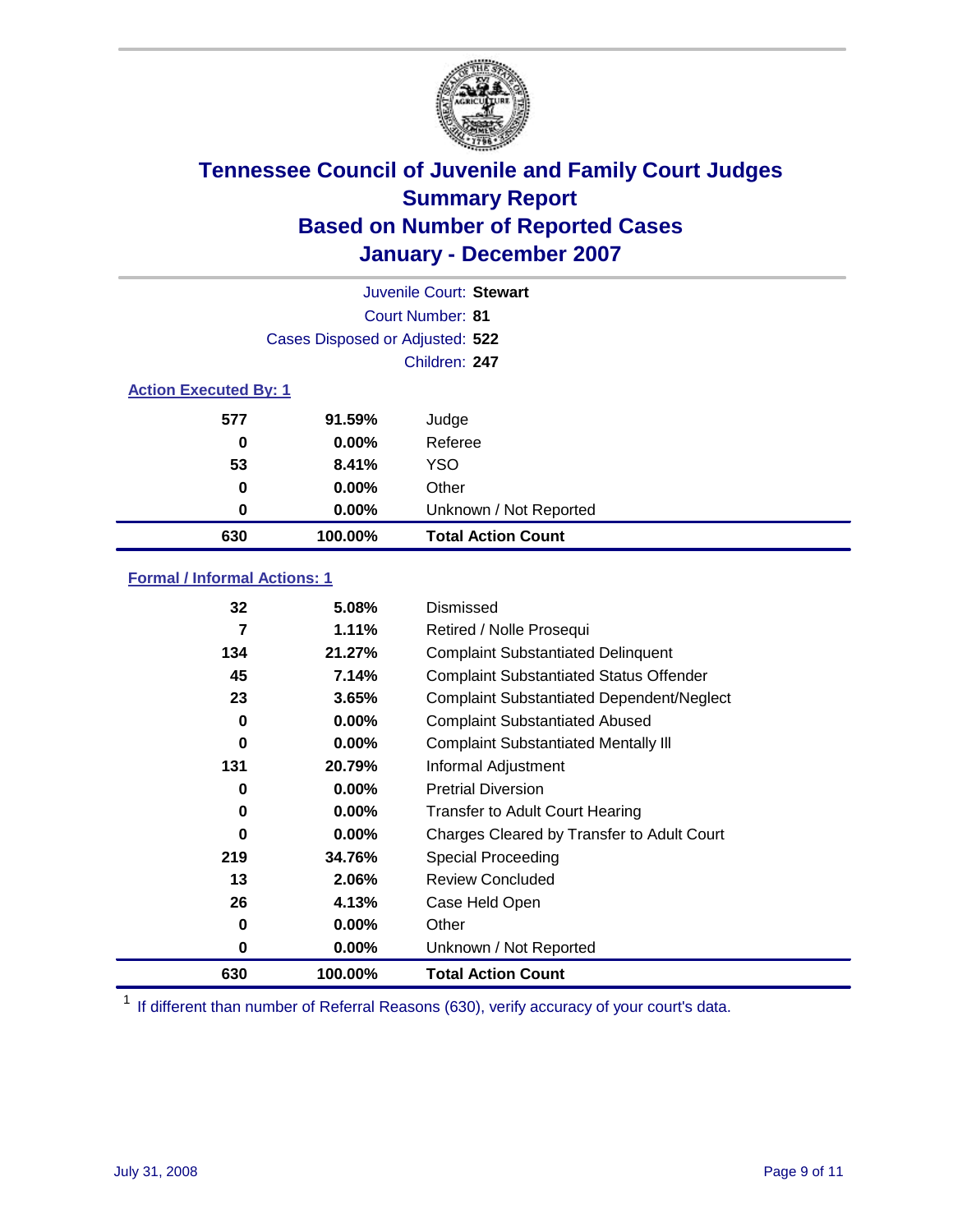

|                       |                                 | Juvenile Court: Stewart                               |
|-----------------------|---------------------------------|-------------------------------------------------------|
|                       |                                 | <b>Court Number: 81</b>                               |
|                       | Cases Disposed or Adjusted: 522 |                                                       |
|                       |                                 | Children: 247                                         |
| <b>Case Outcomes:</b> |                                 | There can be multiple outcomes for one child or case. |
| 33                    | 2.62%                           | <b>Case Dismissed</b>                                 |
| 5                     | 0.40%                           | Case Retired or Nolle Prosequi                        |
| 8                     | 0.64%                           | Warned / Counseled                                    |
| 135                   | 10.73%                          | <b>Held Open For Review</b>                           |
| 91                    | 7.23%                           | Supervision / Probation to Juvenile Court             |
| 1                     | 0.08%                           | <b>Probation to Parents</b>                           |
| 1                     | 0.08%                           | Referral to Another Entity for Supervision / Service  |
| 44                    | 3.50%                           | Referred for Mental Health Counseling                 |
| 51                    | 4.05%                           | Referred for Alcohol and Drug Counseling              |
| 0                     | 0.00%                           | <b>Referred to Alternative School</b>                 |
| 0                     | 0.00%                           | Referred to Private Child Agency                      |
| 40                    | 3.18%                           | Referred to Defensive Driving School                  |
| 1                     | 0.08%                           | Referred to Alcohol Safety School                     |
| 7                     | 0.56%                           | Referred to Juvenile Court Education-Based Program    |
| 9                     | 0.72%                           | Driver's License Held Informally                      |
| 0                     | 0.00%                           | <b>Voluntary Placement with DMHMR</b>                 |
| 0                     | 0.00%                           | <b>Private Mental Health Placement</b>                |
| 0                     | 0.00%                           | <b>Private MR Placement</b>                           |
| 0                     | 0.00%                           | Placement with City/County Agency/Facility            |
| $\mathbf 2$           | 0.16%                           | Placement with Relative / Other Individual            |
| 10                    | 0.79%                           | Fine                                                  |
| 94                    | 7.47%                           | <b>Public Service</b>                                 |
| 15                    | 1.19%                           | Restitution                                           |
| 0                     | 0.00%                           | <b>Runaway Returned</b>                               |
| 25                    | 1.99%                           | No Contact Order                                      |
| 1                     | 0.08%                           | Injunction Other than No Contact Order                |
| 22                    | 1.75%                           | <b>House Arrest</b>                                   |
| 3                     | 0.24%                           | <b>Court Defined Curfew</b>                           |
| 6                     | 0.48%                           | Dismissed from Informal Adjustment                    |
| 0                     | 0.00%                           | <b>Dismissed from Pretrial Diversion</b>              |
| 67                    | 5.33%                           | <b>Released from Probation</b>                        |
| 0                     | 0.00%                           | <b>Transferred to Adult Court</b>                     |
| $\mathbf{2}$          | 0.16%                           | <b>DMHMR Involuntary Commitment</b>                   |